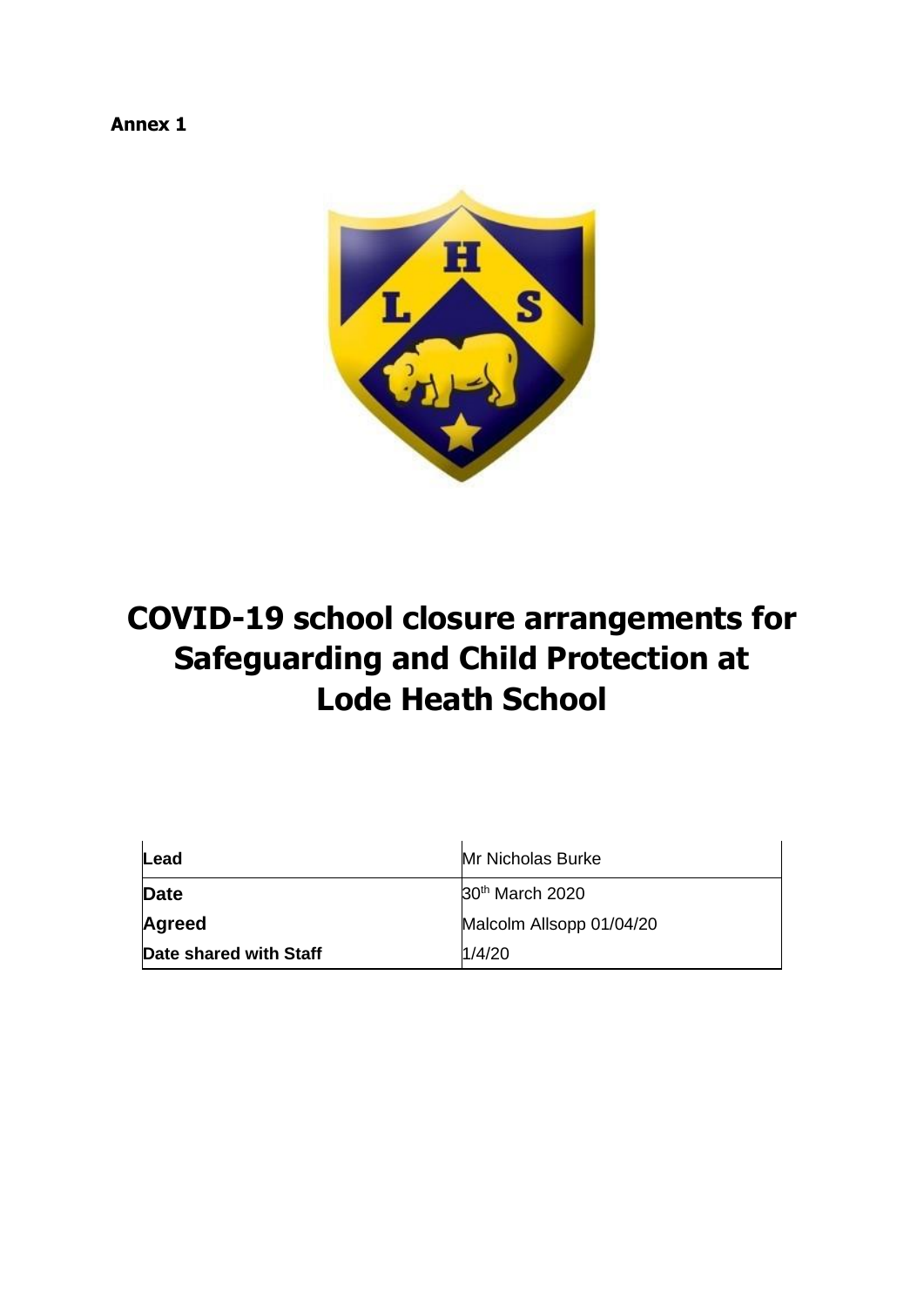# <span id="page-1-0"></span>**1. Context**

From 20<sup>th</sup> March 2020 parents were asked to keep their children at home, wherever possible, and for schools to remain open only for those children of workers critical to the COVID-19 response - who absolutely need to attend.

Schools and all childcare providers were asked to provide care for a limited number of children - children who are vulnerable, and children whose parents are critical to the COVID-19 response and cannot be safely cared for at home.

This addendum of the Lode Heath School Safeguarding, and Child Protection policy contains details of our individual safeguarding arrangements in the following areas: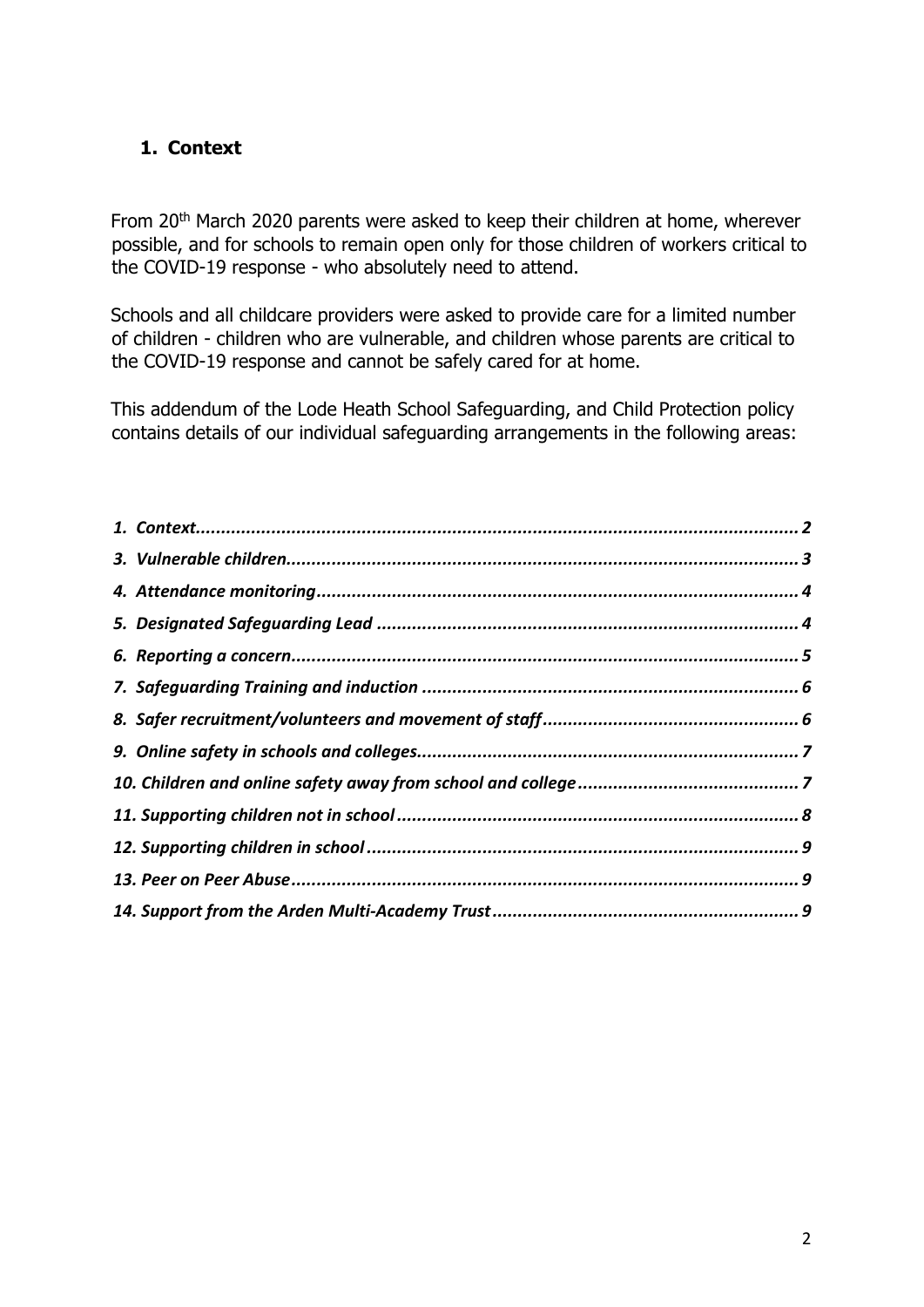## **Key contacts**

| <b>Role</b>                         | <b>Name</b>     | <b>Email</b>                    |
|-------------------------------------|-----------------|---------------------------------|
| Designated Safeguarding Lead        | Nick Burke      | nburke@lodeheath.org.uk         |
| Deputy Designated Safeguarding Lead | Jeremy Hatton   | jhatton@lodeheath.org.uk        |
| Associate Headteacher               | Laura Suddon    | Isuddon@lodeheath.org.uk        |
| <b>Chair of Governors</b>           | Malcolm Allsopp | malcolmallsopp@blueyonder.co.uk |

## <span id="page-2-0"></span>**Vulnerable children**

Vulnerable children include those who have a social worker and those children and young people up to the age of 25 with education, health and care (EHC) plans.

Those who have a social worker include children who have a Child Protection Plan and those who are looked after by the Local Authority. A child may also be deemed to be vulnerable if they have been assessed as being in need or otherwise meet the definition in section 17 of the Children Act 1989.

Those with an EHC plan will be risk-assessed in consultation with the Local Authority and parents, to decide whether they need to continue to be offered a school or college place in order to meet their needs, or whether they can safely have their needs met at home. This could include, if necessary, carers, therapists or clinicians visiting the home to provide any essential services. Many children and young people with EHC plans can safely remain at home.

Eligibility for free school meals in and of itself should not be the determining factor in assessing vulnerability.

Senior leaders, especially the Designated Safeguarding Lead (and deputy) know who our most vulnerable children are. They have the flexibility to offer a place to those on the edge of receiving children's social care support.

Lode Heath School continue to work with and support children's social workers to help protect vulnerable children. This includes working with and supporting children's social workers and the local authority virtual school head (VSH) for lookedafter and previously looked-after children. The lead person for this will be: Amer Mohammed

There is an expectation that vulnerable children who have a social worker will attend an education setting, so long as they do not have underlying health conditions that put them at risk. In circumstances where a parent does not want to bring their child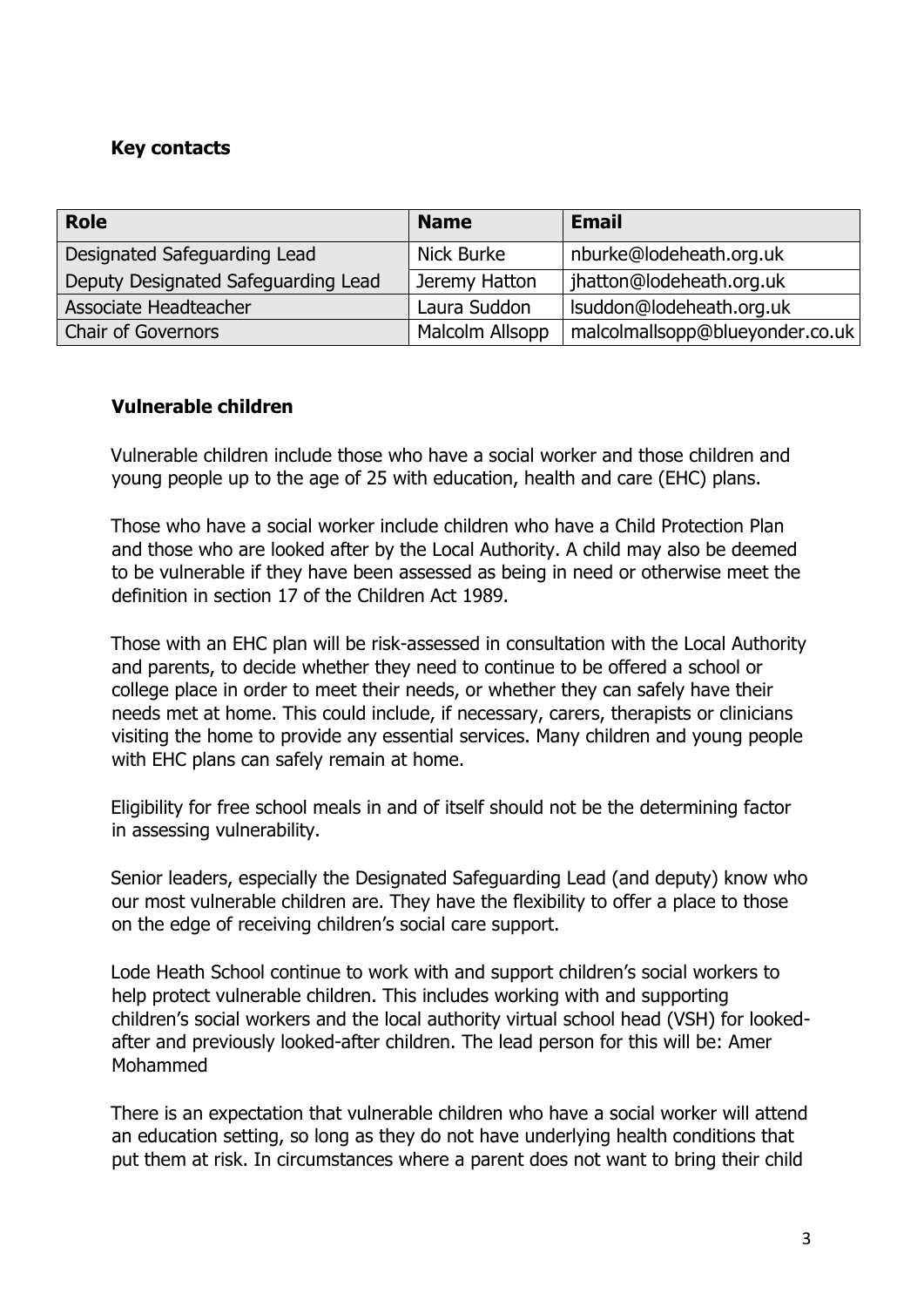to an education setting, and their child is considered vulnerable, the social worker and Lode Heath School will explore the reasons for this directly with the parent.

Where parents are concerned about the risk of the child contracting COVID19, Lode Heath School or the social worker will talk through these anxieties with the parent/carer following the advice set out by Public Health England.

Lode Heath School will encourage our vulnerable children and young people to attend a school, including remotely if needed.

## <span id="page-3-0"></span>**Attendance monitoring**

Local authorities and education settings do not need to complete their usual daytoday attendance processes to follow up on non-attendance.

Lode Heath School and social workers will agree with parents/carers whether children in need should be attending school – Lode Heath School will then follow up on any pupil that they were expecting to attend, who does not. Lode Heath School will also follow up with any parent or carer who has arranged care for their child(ren) and the child(ren) subsequently do not attend.

Lode Heath School will send to the parent or carer of vulnerable child(ren) and parent or carer that have identified as key workers a weekly Microsoft Form. This will identify childcare provision for the following week. If students do not attend on planned provision days, our key pastoral staff will contact the parent or carer to establish reason for non-attendance.

To support the above, Lode Heath School will, when communicating with parents/carers and carers, confirm emergency contact numbers are correct and ask for any additional emergency contact numbers where they are available.

In all circumstances where a vulnerable child does not take up their place at school, or discontinues, Lode Heath School will notify their social worker.

#### <span id="page-3-1"></span>**Designated Safeguarding Lead**

Lode Heath school has a Designated Safeguarding Lead (DSL) and a Deputy DSL.

The Designated Safeguarding Lead is Nick Burke

The Deputy Designated Safeguarding Lead is Jeremy Hatton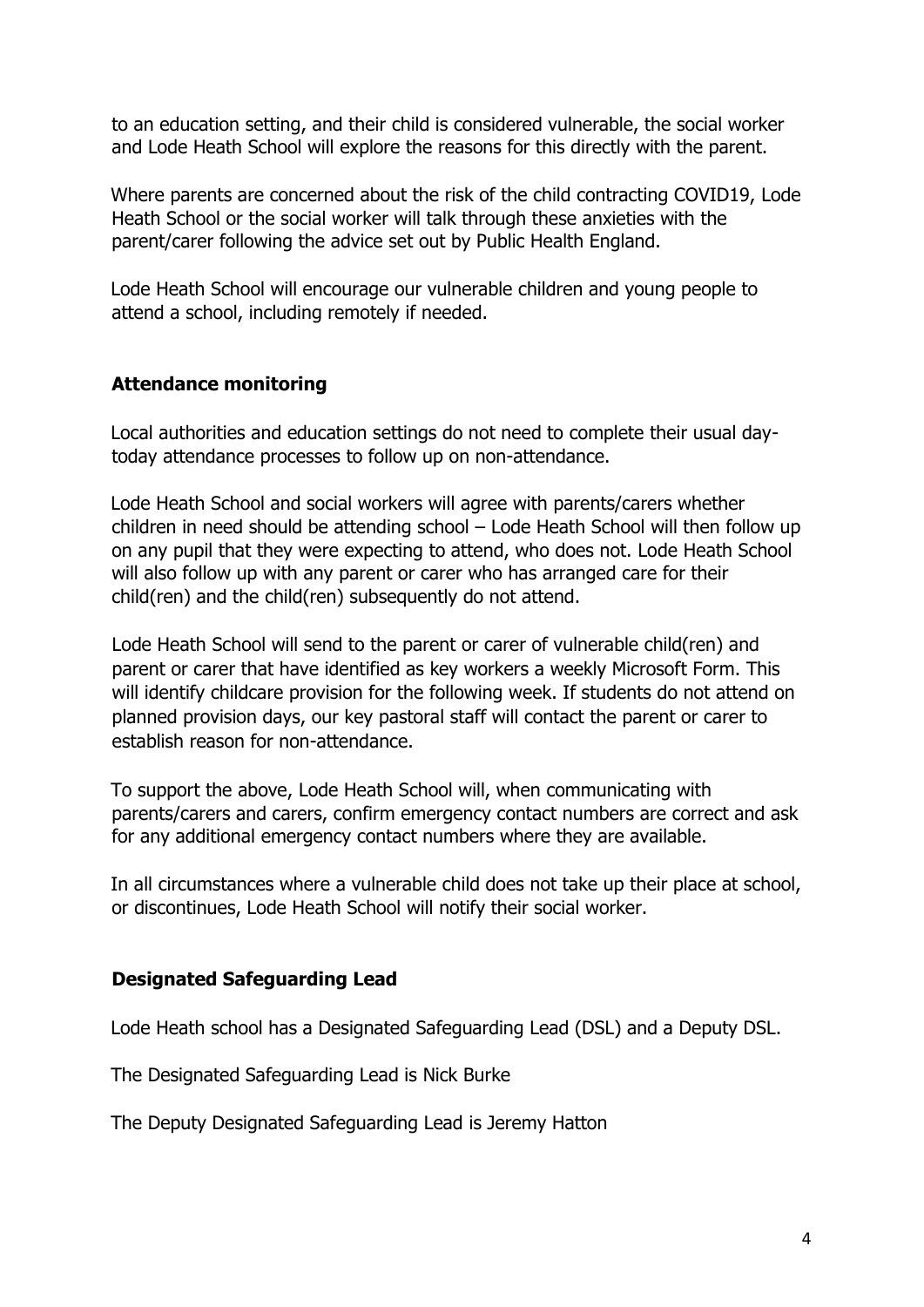The optimal scenario is to have a trained DSL (or deputy) available on site. Where this is not the case a trained DSL (or deputy) will be available to be contacted via phone or online video - for example when working from home.

Where a trained DSL (or deputy) is not on site, in addition to the above, a senior leader will assume responsibility for co-ordinating safeguarding on site.

This might include updating and managing access to child protection online management system, CPOMS and liaising with the offsite DSL (or deputy) and as required liaising with children's social workers where they require access to children in need and/or to carry out statutory assessments at the school or college.

It is important that all Lode Heath School staff and volunteers have access to a trained DSL (or deputy). On each day staff on site will be made aware of that person is and how to speak to them.

The DSL will continue to engage with social workers, and attend all multi-agency meetings, which can be done remotely.

# <span id="page-4-0"></span>**Reporting a concern**

Where staff have a concern about a child, they should continue to follow the process outlined in the school Safeguarding Policy, this includes making a report via the secure gateway and sending a safeguarding concern email, which can be done remotely.

In the unlikely event that a member of staff cannot access secure gateway from home, they should email the Designated Safeguarding Lead, Headteacher. This will ensure that the concern is received.

Staff are reminded of the need to report any concern immediately and without delay.

Where staff are concerned about an adult working with children in the school, they should report the concern to the headteacher. If there is a requirement to make a notification to the headteacher whilst away from school, this should be done verbally and followed up with an email to the headteacher.

Concerns around the Headteacher should be directed to the Chair of Governors: Malcolm Allsopp

The Executive Headteacher of the Arden Multi-Academy trust will act as the Trust LADO.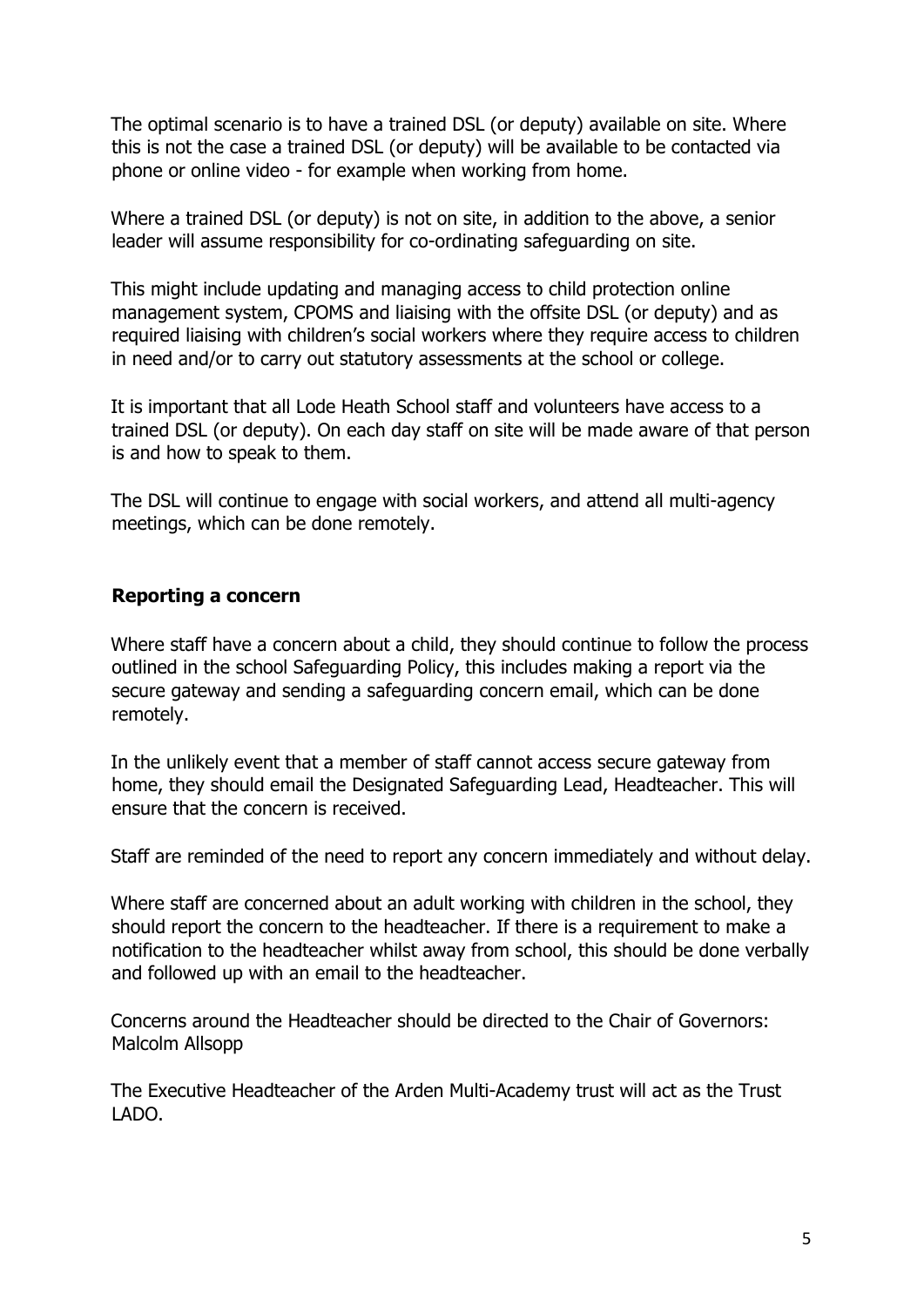The Arden Multi-Academy Trust will continue to offer support in the process of managing allegations.

# <span id="page-5-0"></span>**Safeguarding Training and induction**

DSL training is very unlikely to take place whilst there remains a threat of the COVID 19 virus.

For the period COVID-19 measures are in place, a DSL (or deputy) who has been trained will continue to be classed as a trained DSL (or deputy) even if they miss their refresher training.

All existing school staff have had safeguarding training and have read part 1 of Keeping Children Safe in Education (2019). The DSL should communicate with staff any new local arrangements, so they know what to do if they are worried about a child.

Where new staff are recruited, or new volunteers enter Lode Heath School, they will continue to be provided with a safeguarding induction.

If staff are deployed from another education or children's workforce setting to our school, we will take into account the DfE supplementary guidance on safeguarding children during the COVID-19 pandemic and will accept portability as long as the current employer confirms in writing that:-

- the individual has been subject to an enhanced DBS and children's barred list check
- there are no known concerns about the individual's suitability to work with children
- there is no ongoing disciplinary investigation relating to that individual

For movement within the Trust, schools should seek assurance from the Arden Multi Academy Trust (AMAT) that the member of staff has received appropriate safeguarding training.

Upon arrival, they will be given a copy of the receiving setting's child protection policy, confirmation of local processes and confirmation of DSL arrangements.

# <span id="page-5-1"></span>**Safer recruitment/volunteers and movement of staff**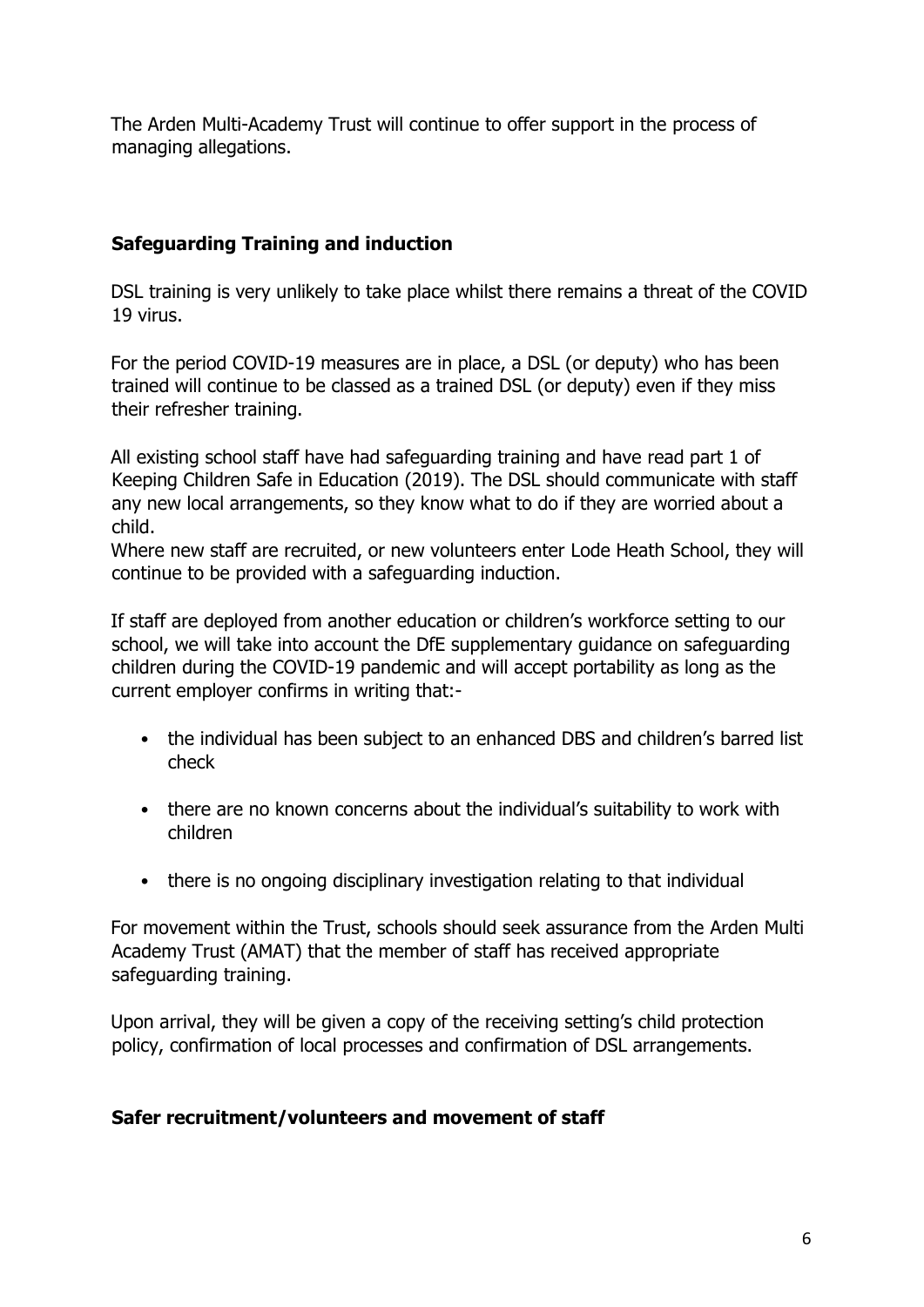It remains essential that people who are unsuitable are not allowed to enter the children's workforce or gain access to children. When recruiting new staff, Lode Heath School will continue to follow the relevant safer recruitment processes for their setting, including, as appropriate, relevant sections in part 3 of Keeping Children Safe in Education (2019) (KCSIE).

In response to COVID-19, the Disclosure and Barring Service (DBS) has made changes to its guidance on standard and enhanced DBS ID checking to minimise the need for face-to-face contact.

Where Lode Heath School are utilising volunteers, we will continue to follow the checking and risk assessment process as set out in paragraphs 167 to 172 of KCSIE. Under no circumstances will a volunteer who has not been checked be left unsupervised or allowed to work in regulated activity.

Lode Heath School will continue to follow the legal duty to refer to the DBS anyone who has harmed or poses a risk of harm to a child or vulnerable adult. Full details can be found at paragraph 163 of KCSIE.

Lode Heath School will continue to consider and make referrals to the Teaching Regulation Agency (TRA) as per paragraph 166 of KCSIE and the TRA's 'Teacher misconduct advice for making a referral.

During the COVID-19 period all referrals should be made by emailing Misconduct.Teacher@education.gov.uk

Whilst acknowledging the challenge of the current National emergency, it is essential from a safeguarding perspective that any school is aware, on any given day, which staff/volunteers will be in the school or college, and that appropriate checks have been carried out, especially for anyone engaging in regulated activity. As such, Lode Heath School will continue to keep the single central record (SCR) up to date as outlined in paragraphs 148 to 156 in KCSIE.

#### <span id="page-6-0"></span>**Online safety in schools and colleges**

Lode Heath School will continue to provide a safe environment, including online. This includes the use of an online filtering system.

Where students are using computers in school, appropriate supervision will be in place.

#### <span id="page-6-1"></span>**Children and online safety away from school and college**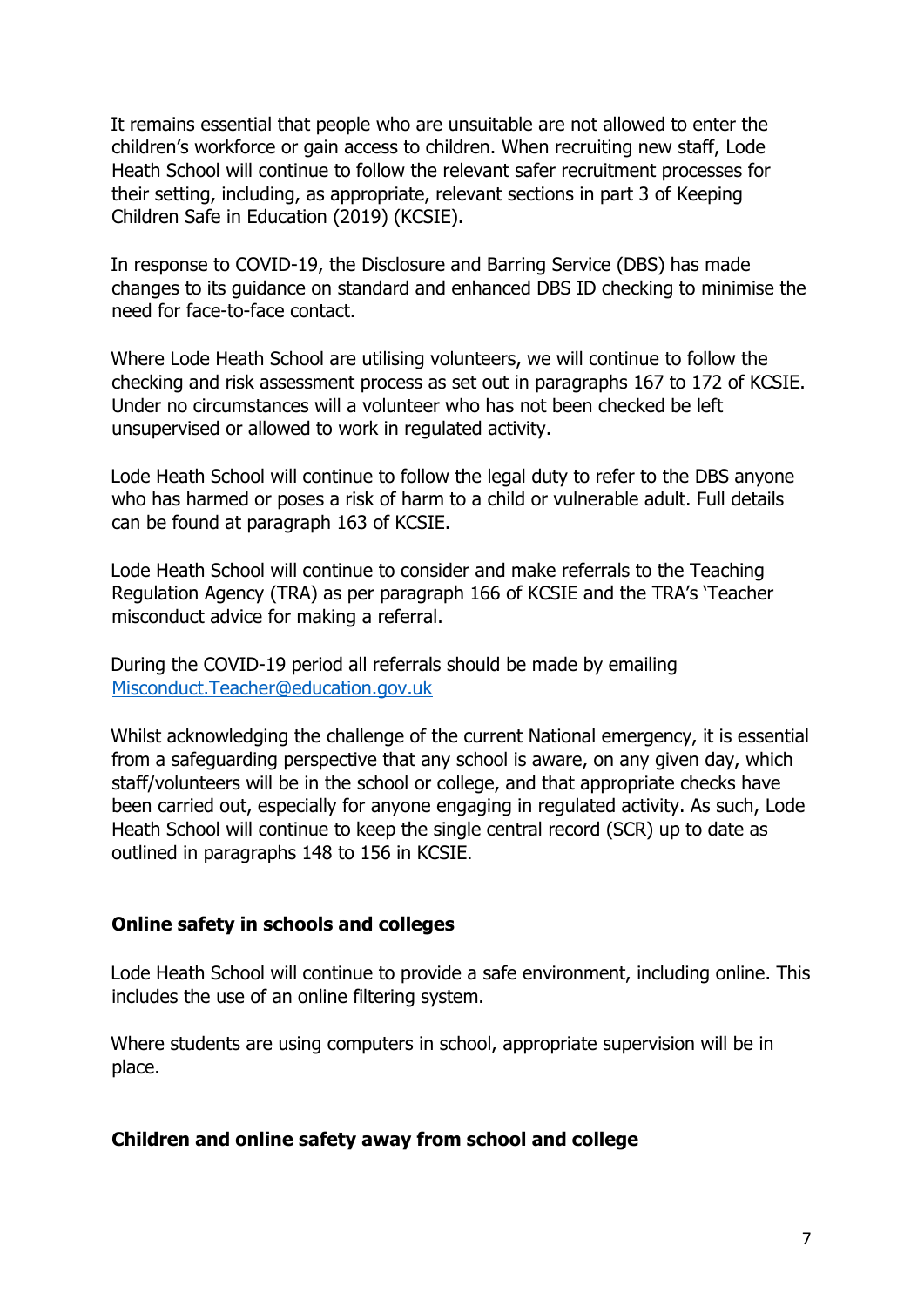It is important that all staff who interact with children, including online, continue to look out for signs a child may be at risk. Any such concerns should be dealt with as per the Child Protection Policy and where appropriate referrals should still be made to children's social care and as required, the police.

Lode Heath School will ensure any use of online learning tools and systems is in line with privacy and data protection/GDPR requirements.

Lode Heath School is currently not using video lessons. This will be reviewed continuously, and further guidance will follow if video lessons become common teaching and learning practice.

# <span id="page-7-0"></span>**Supporting children not in school**

Lode Heath School is committed to ensuring the safety and wellbeing of all its children and young people.

Where the DSL has identified a child to be on the edge of social care support, or who would normally receive pastoral-type support in school, they should ensure that a robust communication plan is in place for that child or young person.

Details of this must be recorded on CPOMS, as should a record of contact have made.

The communication plans can include; remote contact, phone contact. Other individualised contact methods should be considered and recorded.

Lode Heath School and its DSL will work closely with all stakeholders to maximise the effectiveness of any communication plan.

This plan must be reviewed regularly and where concerns arise, the DSL will consider any referrals as appropriate.

The school will share safeguarding messages on its website and social media pages.

Lode Heath School recognises that school is a protective factor for children and young people, and the current circumstances, can affect the mental health of pupils and their parents/carers. Teachers at Lode Heath School need to be aware of this in setting expectations of pupils' work where they are at home.

Lode Heath School will ensure that where we care for children of critical workers and vulnerable children on site, we ensure appropriate support is in place for them. This will be bespoke to each child and recorded on CPOMS.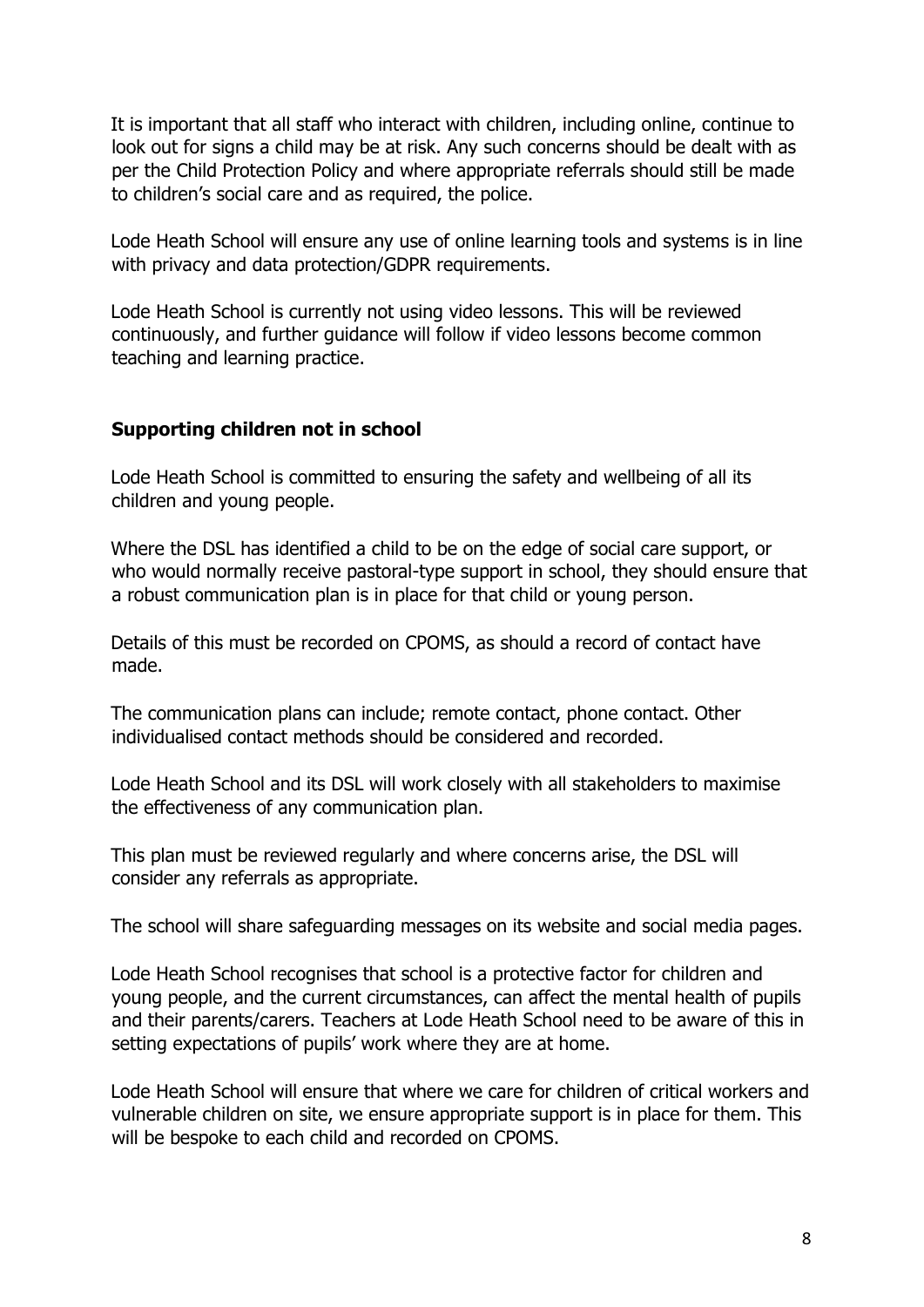## <span id="page-8-0"></span>**Supporting children in school**

Lode Heath School is committed to ensuring the safety and wellbeing of all its students.

Lode Heath School will continue to be a safe space for all children to attend and flourish. The Headteacher will ensure that appropriate staff are on site and staff to pupil ratio numbers are appropriate, to maximise safety.

Lode Heath School will refer to the Government guidance for education and childcare settings on how to implement social distancing and continue to follow the advice from Public Health England on handwashing and other measures to limit the risk of spread of COVID19.

Lode Heath School will ensure that where we care for children of critical workers and vulnerable children on site, we ensure appropriate support is in place for them.

Where Lode Heath School has concerns about the impact of staff absence – such as our Designated Safeguarding Lead or first aiders – will discuss them immediately with the Arden Multi-Academy trust.

#### <span id="page-8-1"></span>**Peer on Peer Abuse**

Lode Heath School recognises that during the closure a revised process may be required for managing any report of such abuse and supporting victims**.** 

Where a school receives a report of peer on peer abuse, they will follow the principles as set out in part 5 of KCSIE and of those outlined within of the Child Protection Policy.

The school will listen and work with the young person, parents/carers and any multiagency partner required to ensure the safety and security of that young person.

Concerns and actions must be recorded on CPOMS and appropriate referrals made.

#### <span id="page-8-2"></span>**Support from the Multi-Academy Trust**

The Arden Multi-Academy Trust (AMAT) will provide support and guidance as appropriate to enable the DSL to carry out their role effectively.

This includes, remotely accessing Child Protection files for the purpose of quality assurance, support, guidance and direction.